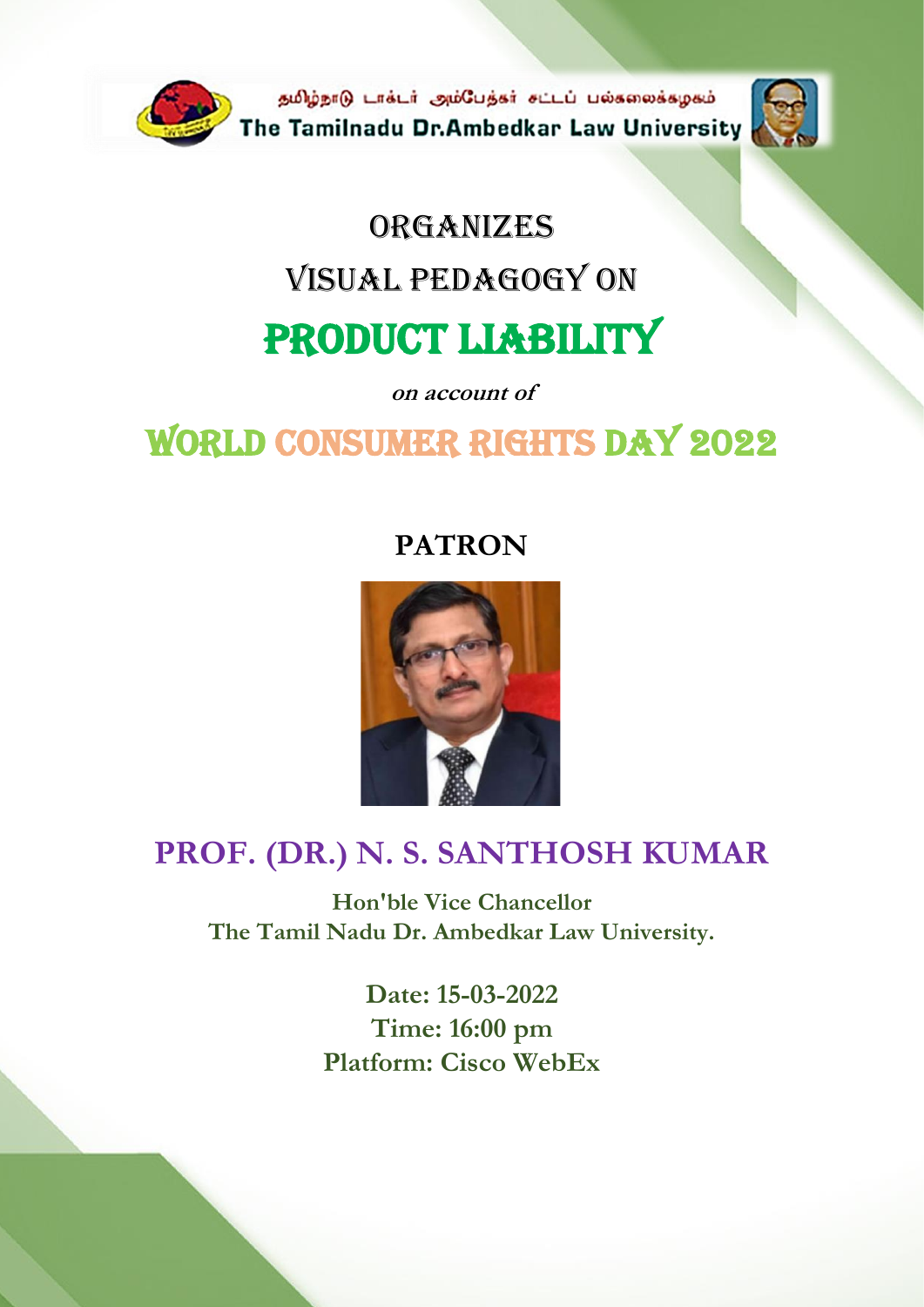**Programme Details Welcome Address**

**Ms. Charishma V**

**III B.B.A., LL.B., (Hons.)**

### **Theme Elaboration**

**Ms. Jaya hari rasika J**

**III B.B.A., LL.B., (Hons.)**

### **Visual Pedagogy**

**Student Coordinators** 

### **Closing Remarks**

**Dr. Ranjit Oommen Abraham**

**Registrar i/c**

**The Tamil Nadu Dr. Ambedkar Law University.**

### **Vote of Thanks**

**Ms. Supraja A**

**II B.B.A., LL.B., (Hons.)**

## **Registration Details**

**Registration is Mandatory. E-Certificates will be issued only to the registered participants who attended the webinar in its entirety and submit the feedback form. To Register, Click here: <https://forms.gle/SovaFreL2VwG2aZg8>**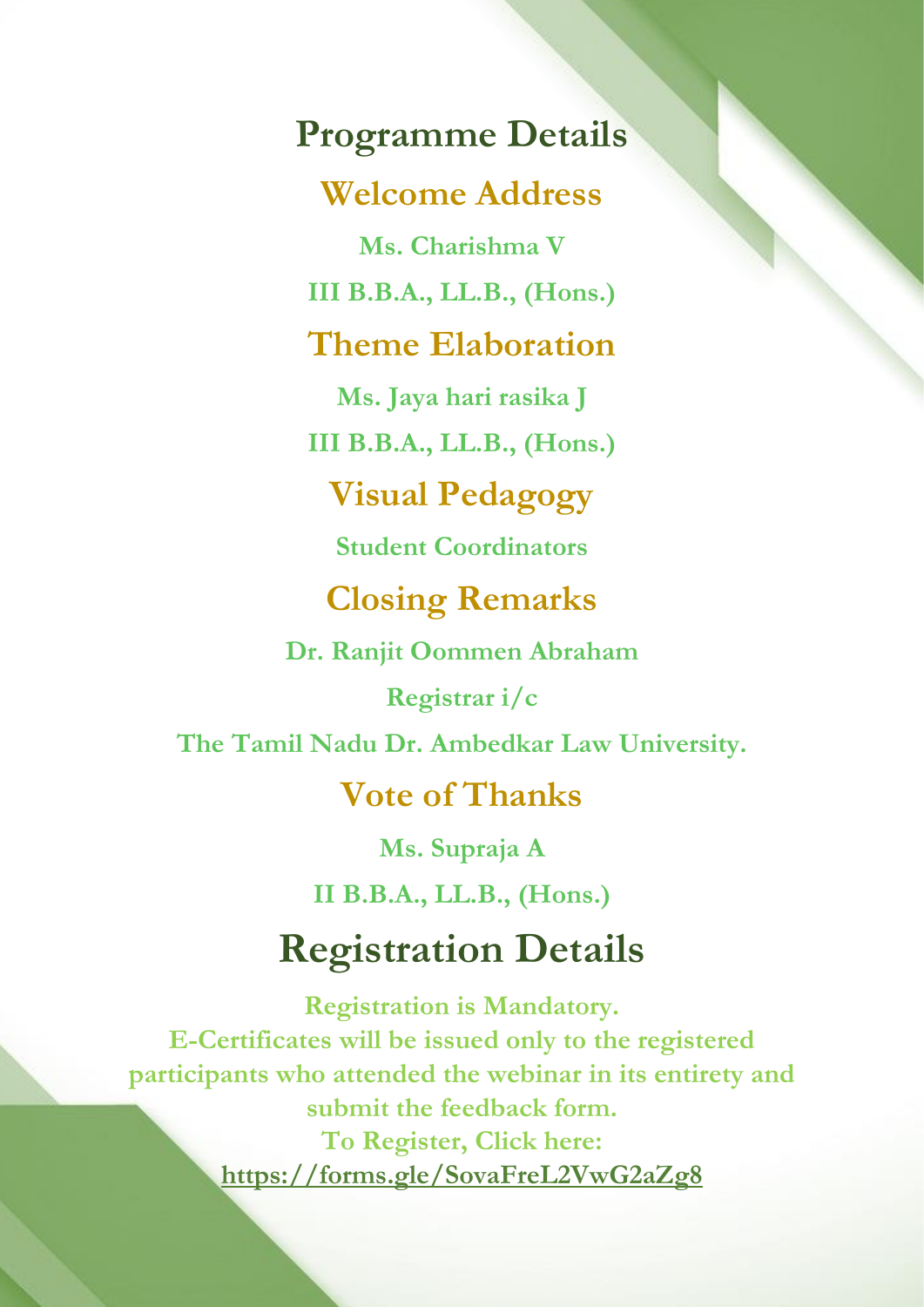# **Meeting Details**

**Meeting URL** 

**[:https://tndalu21.webex.com/](https://tndalu21.webex.com/tndalu21/j.php?MTID=m1df051ab41fc5f39e6acf48215fa9240) [tndalu21/j.php?MTID=m1df0](https://tndalu21.webex.com/tndalu21/j.php?MTID=m1df051ab41fc5f39e6acf48215fa9240) [51ab41fc5f39e6acf48215fa9240](https://tndalu21.webex.com/tndalu21/j.php?MTID=m1df051ab41fc5f39e6acf48215fa9240)**

**Meeting Password : 2022**

**Meeting ID : 2526 503 1627**

# **For Queries**

**Contact No.: +91 9894538777 E-Mail: soelwebinar@gmail.com**

# **Convenors**



#### **DR. R. HARITHA DEVI**

**Associate Professor Director i/c Research, Publications & Academic Affairs The Tamil Nadu Dr. Ambedkar Law University.**



#### **DR. RANJIT OOMMEN ABRAHAM**

**Registrar i/c The Tamil Nadu Dr. Ambedkar Law University.**



**MS. R. AARTHI RATHNA Assistant Professor School of Excellence in Law, The Tamil Nadu Dr. Ambedkar Law University.**